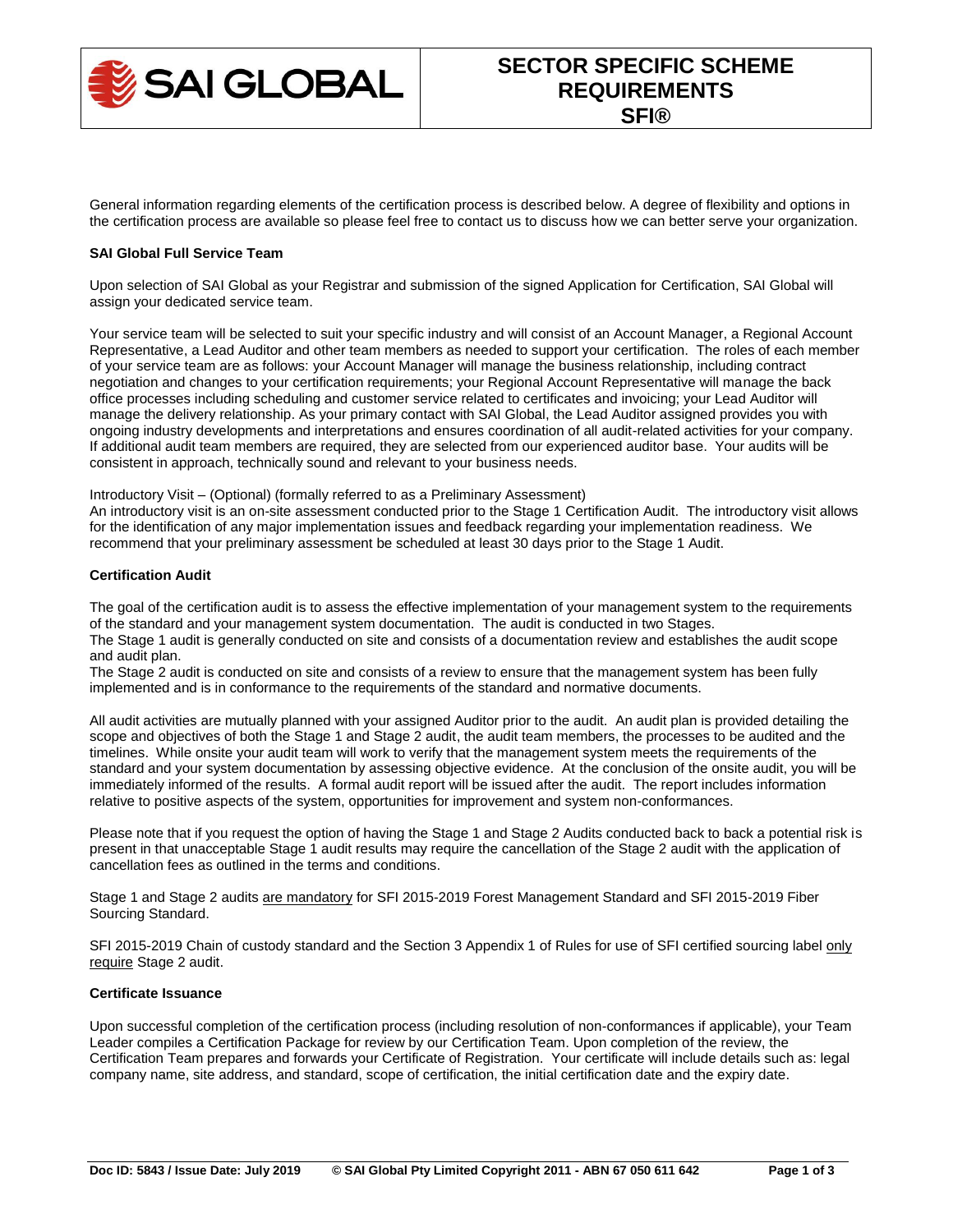

# **SECTOR SPECIFIC SCHEME REQUIREMENTS SFI®**

The official certificate is forwarded, along with a link to our marketing website. The Marketing tools will provide you with useful ideas on how to capitalize on your ISO certification, provide you with the official 'SAI Global registered mark' artwork and the guidelines of use. Your successful certification will also be published in our online Directory of Registered Companies, at **http://www.saiglobal.com**

#### **Surveillance Audits**

Surveillance audits are periodic audits of your management system. The purpose of surveillance audits is to ensure the management system is being maintained during the effective period of certification. To provide you with as much flexibility as possible, SAI Global offers two surveillance frequency options: Annual and Semi-annual.

- Semi-Annual audits are conducted every six months. This option offers more frequent interaction with your audit team, to ensure your management system is working efficiently and to facilitate the rate of continuous improvement.
- Annual audits are conducted every twelve months, as a minimum.

#### **Re-certification audit**

Re-certification Audits are scheduled before the 5-year mark, usually 3 months before the certificate expiry date. All SFI certificates are issued for 5 years.

The purpose is to ensure:

- The effectiveness of the management system in its entirety in the light of internal and external changes and its continued relevance and applicability to the scope of the Certification
- Client demonstrated commitment to maintain the effectiveness and improvement of the management system in order to enhance overall performance.
- Whether the operation of the certified management system contributes to the achievement of the organization's policy and objectives

# **Conditions of Certification specific to SFI Chain of custody and SFI Certified sourcing label – Based on ISO 17065:2012 requirements Clause 4.1.2.2**

# **Client obligations:**

a) the client always fulfils the certification requirements, including implementing appropriate changes when they are communicated by the certification body;

b) if the certification applies to ongoing production, the certified product continues to fulfil the product requirements;

c) the client makes all necessary arrangements for

1) the conduct of the evaluation and surveillance (if required), including provision for

- examining documentation and records, and access to the relevant equipment, location(s), area(s),
- personnel, and client's subcontractors;
- 2) investigation of complaints;
- 3) the participation of observers, if applicable;

d) the client makes claims regarding certification consistent with the scope of certification;

e) the client does not use its product certification in such a manner as to bring SAI Global into disrepute and does not make any statement regarding its product certification that SAI Global may consider misleading or unauthorized;

f) upon suspension, withdrawal, or termination of certification, the client discontinues its use of all advertising matter that contains any reference thereto and takes action as required by SAI Global;